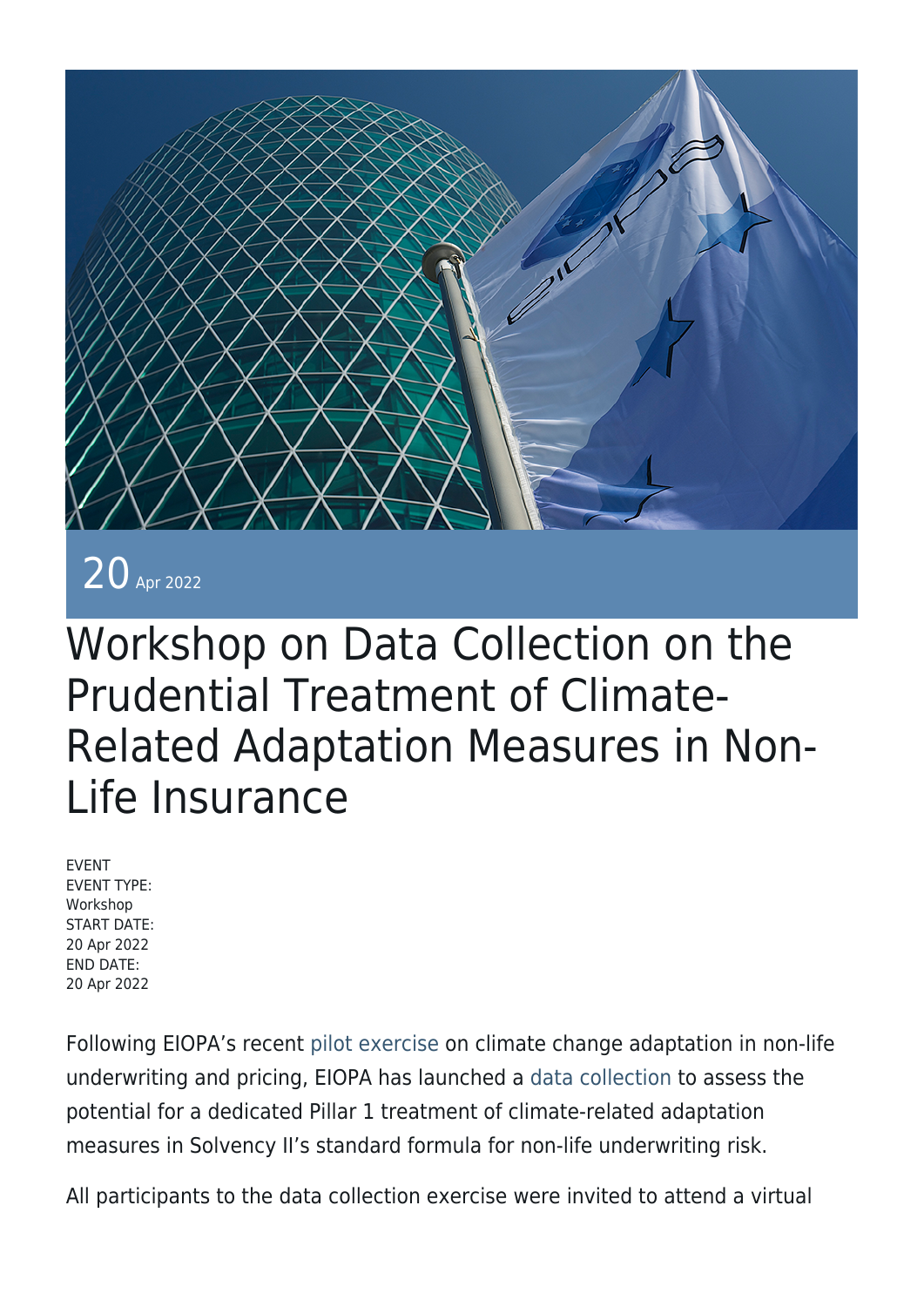workshop organized by EIOPA on the 20 April from 11h30 to 12h30.

The workshop highlighted the key conceptual and technical elements underlying the data collection.

## Q&A Process

Undertakings participating in the data collection are invited to contact EIOPA directly for questions concerning the technical specifications of the data collection and the completion of the quantitative template or the qualitative questionnaire.

Undertakings should submit their questions by filling out the Q&A template (EIOPA-BoS-22-211) and sending it to EIOPA via email at: [impactuw@eiopa.europa.eu.](mailto:impactuw@eiopa.europa.eu) Undertakings should also copy their respective supervisor in their emails to EIOPA.

Undertakings are invited to formulate their questions as early as possible in the course of the exercise. The questions received by EIOPA will be posted on this web page to inform the undertakings of the questions already raised and to avoid duplication.

All questions will be published anonymously.

EIOPA will only respond to technical questions on the data collection. Questions on policy issues will not be addressed.

Questions and answers:

| N <sub>o</sub> | Reference<br>(file name,<br>paragraph/tab,<br>cell) | Question | Proposed answer |
|----------------|-----------------------------------------------------|----------|-----------------|
|                |                                                     |          |                 |